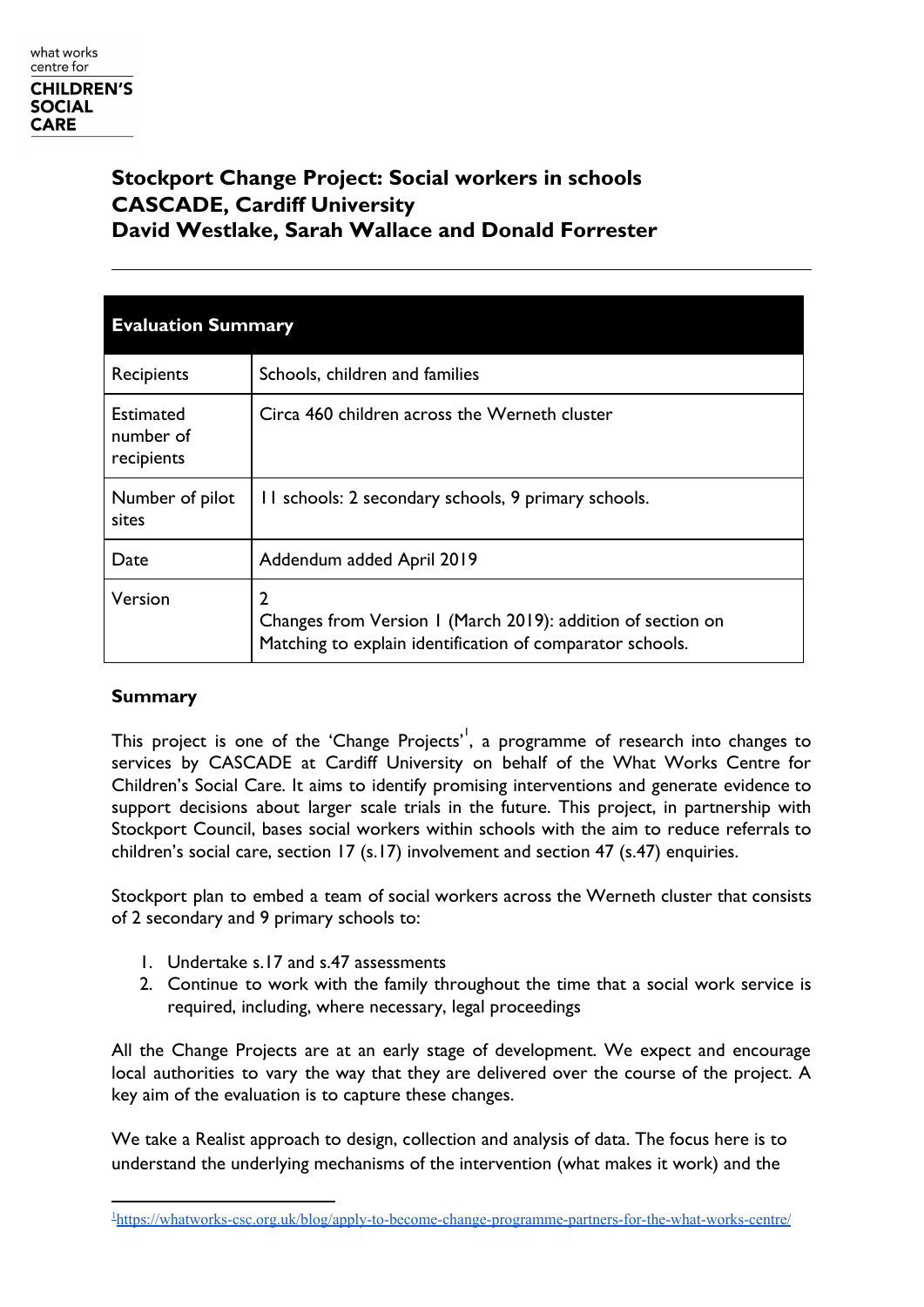way that contextual factors can influence these. The Realist design involves a flexible and iterative approach to data collection in order to develop a deep understanding of how an intervention works and issues in implementing it. The evaluation will run from January 2019 to March 2020, when a final report will be published. An interim report will be published in July 2019.

# **Project Background**

A high proportion of referrals to children's social care come from schools, and these often come predominantly from a relatively small number of schools. Most studies on social workers in schools has been qualitative and focussed on early intervention and prevention (Rose et al, 2006; Wilkin et al, 2008), rather than statutory social work. The aim of these Change Projects is to fund and evaluate new ways of working in which social workers work in schools to prevent harm to children and deal more effectively with harm where it occurs. The evaluation will provide qualitative and quantitative evidence. Social workers will be based in schools and work closely with them, dealing with the full range of work of children's social care. They will be encouraged to explore creative ways of preventing the need for children's social care involvement. The projects intend to:

- Reduce the need for higher levels of statutory social work involvement (including allocation and child protection)
- Reduce the need for care entry or the commencement of the Public Law Outline
- Deal more swiftly and effectively with concerns about children
- Demonstrate cost-effectiveness in reduced demand for children's social care services overall.

Stockport is a Metropolitan borough of Greater Manchester. Although it is an area of relative affluence, there are small areas that rank within 2% least deprived in England. It has a population of around 283,000 of which almost 68,000 are aged 0-19 years. Cases of children in need are rising in Stockport. In 2018, 320 children per 10,000 in the population were classified as CIN, an increase from 2017 (296) and signalling a longer trend since 2014 (262).

Stockport's 'Team Around the School' model has been in operation in the Werneth School Cluster since September 2016. This places early help practitioners alongside school nurses, teachers and other school professionals to work with children and families. Stockport's proposal is to develop this model further by embedding a team of 6 social workers and 3 senior practitioners in schools within the Werneth cluster. Social workers will have a base at one of the secondary schools. The base will be multi-disciplinary, with space for school nurse, early help worker, education welfare, Police Community Support Officer, housing officer and sit alongside the pastoral team within the school. Social workers will have designated schools and take cases from those schools. It is estimated that each social worker will work with approximately 15-20 children at any one time with up to 10 cases per senior practitioner. It is envisaged that social workers will cover feeder primary and secondary schools, with the high need school having more than one social worker and school age plus worker. The team leader will manage the fluctuating demands of caseloads and be responsible for case allocation, and Stockport envisage that social workers will reach capacity quickly.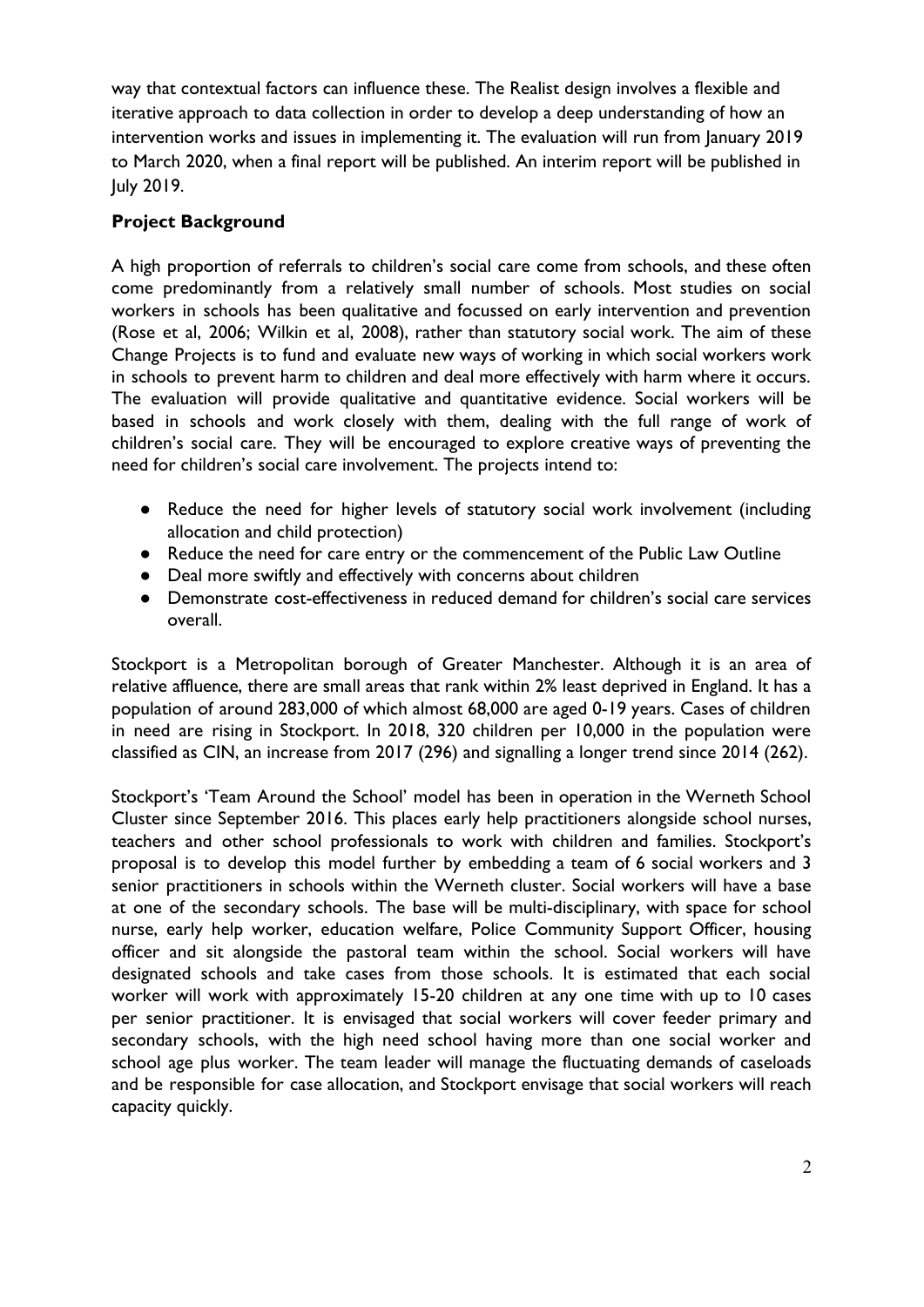While there is already a strong link between schools and social services, Stockport anticipate substantial reductions in the use of statutory services as a result of this programme.

### **Research questions**

The evaluation of the pilot study requires us to understand:

- 1. How and why the project was implemented as it was. This incorporates:
	- a) An understanding of how elements of implementation might be hypothesised to affect outcomes
	- b) Barriers and opportunities for rolling out this model more widely
- 2. Indicators of success we define quantitatively and qualitatively our criteria for considering the project worthy of further evaluation on a larger scale

The feasibility study will also include developing an approach to economic evaluation. In order to explore and evaluate a range of potential outcome measures for the final trial protocol, the pilot will address research questions in four key domains:

### 1. **Evidence of promise**

- What potential benefits do stakeholders (e.g. social workers, teachers, head teachers, children, and families) identify?
- Do there appear to be unintended consequences or negative effects?
- Is there evidence to support the intervention logic model or theory of change?

### 2. **Feasibility**

- How is the intervention implemented?
- What types of work are undertaken by social workers, how does this differ (or not) from the work they do anyway?
- How does the project delivery vary between schools?
- What are the characteristics of project delivery, school, community and families that might influence delivery or impact?
- How acceptable is the intervention:
	- o To parents / carers?
	- o To children and young people?
	- o To teachers and other school staff?
	- o To senior leaders, managers and social work practitioners?
	- o To other professionals working with the families?
- What are the barriers and facilitators for delivery?

#### 3. **Indicative Evidence of Impact**

● Is there preliminary evidence of social workers in schools on reduced rates of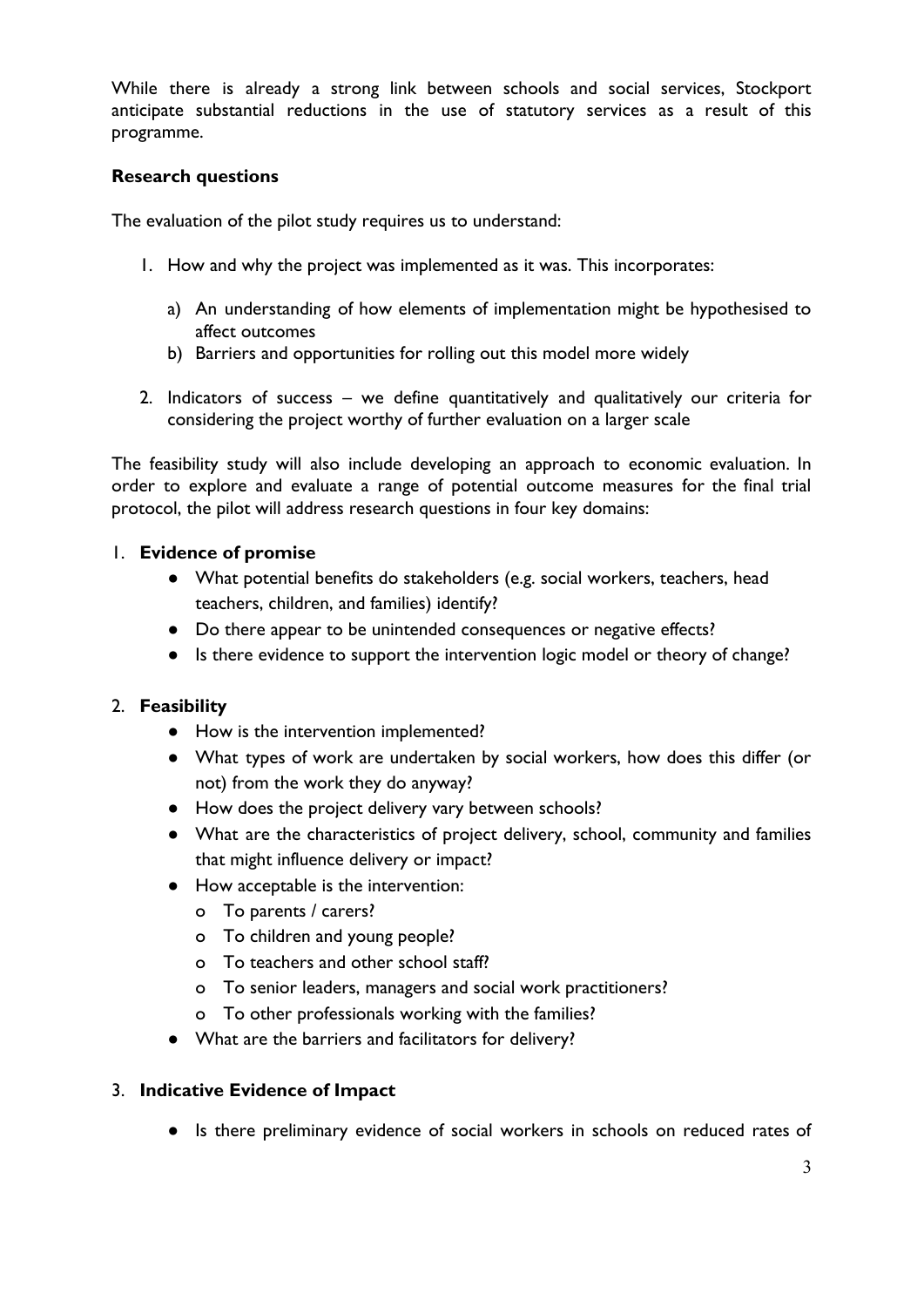contacts, referrals, s.17 requests, s.47 inquiries, and care plans?

- If so, what is the magnitude of these effects?
- For whom? i.e. do intervention effects vary for different groups

### 4. **Readiness for trial**

- Is there a clear description of the service that would allow it to be implemented and evaluated in other places?
- This would include the features of schools, the processes and resourcing of the project and any other factors that participants identify as crucial in delivering the Stockport project successfully

### **Methods**

This work will be undertaken in three primary phases, with an additional stream of ongoing monthly data collection from administrative records that feeds into each of the phases:

- Phase 1: January-February 2019
	- o Development of logic models for programme theory and implementation
- Phase 2: May-June 2019
	- o Refinement of logic models and assessment of progress
- Phase 3: November 2019 February 2020
	- o Indicative outcomes
	- o Further refinement of programme theory

### Ongoing data collection [March 2019 – February 2020]

The local authority will provide monthly returns on the indicators specified below. These will be used as a light touch review of progress. Analysis will also be used to inform data collection in Phases 2 and 3. Data to be collected each month is:

- Number of families worked with, broken down by agreed types of work (e.g. consultations, direct work, assessment)
- Number of referrals to CSC, broken down by:
	- o Number of children worked with under s.17, 47, and days in care for each school.
- Staff time and additional spending during the month (e.g. additional costs to school / community in the form of teacher time commitment)

### Phase 1: Initial theory development [January - February 2019]

An initial logic model has been developed (see Appendix 1). It outlines a programme theory about what needs to happen in order to achieve the intended outcomes for the project, and how those outcomes relate to the inputs of the programme. In developing and explicitly articulating the hypothesised causal relationship between inputs, outputs and outcomes within the project, it is the first step towards a programme theory.

The programme theory will include what needs to happen in order to implement the project. The logic model will be developed through meetings with key stakeholders in and across projects. Draft models will be shared with key informants in the local authorities and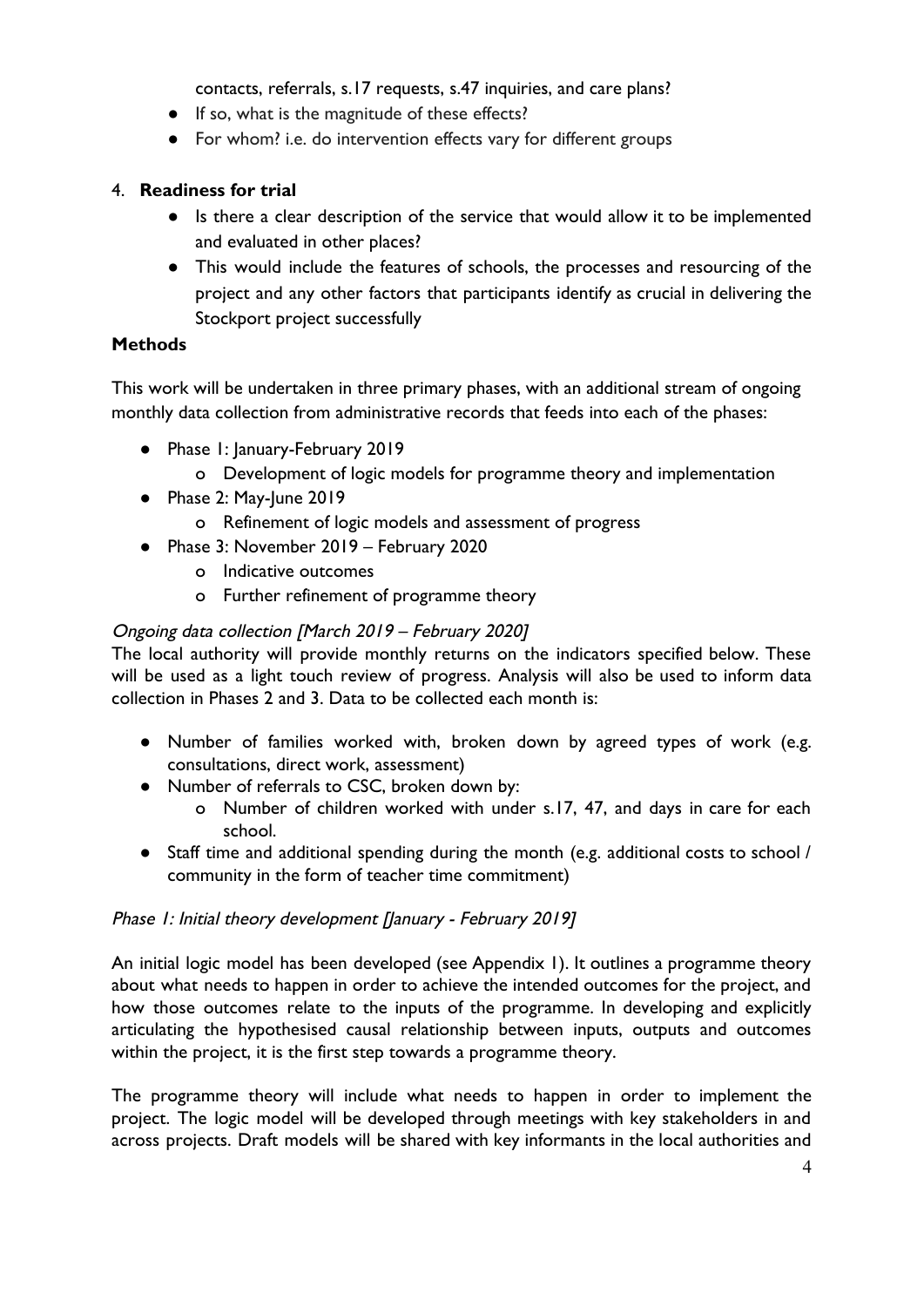amended and refined considering comments and feedback. By the end of the project the programme theory will provide an "ideal type" description of the project, and a detailed description of the actions that need to happen in order to achieve the ideal project delivery.

# Phase 2 – Implementation [June 2019]

During this phase the progress of the project against the logic model developed in phase 1 will be explored. The aim is to refine the logic model using the Realist Context-Mechanism-Outcome (CMO) configuration. This data will be gathered by:

- Analysing monthly returns of administrative data
- Observing the school based social worker project
- Formal and informal interviews with those delivering the project, families and other professionals (particularly teachers)
- 2-4 focus groups to develop and elaborate the logic model

Data will be collected during two 'site visit' weeks, each with a two week break for data analysis and theory development – which will shape the data to be collected for the second site visit week. Realist data collection and analysis is driven by the developing theory (in this case the logic model), and therefore it is possible including other individuals or ways of collecting data may also be appropriate.

### Phase 3 – Outcomes assessment [November 2019 - January 2020]

For the pilot stage, we are using a quasi-experimental comparative design to estimate the impact of the intervention on the outcomes of interest. From the set of all schools in Stockport, we will create two groups:

| Group              | Profile                                                                                                                                                                                                                                                 | <b>Estimated sample</b>                                              |
|--------------------|---------------------------------------------------------------------------------------------------------------------------------------------------------------------------------------------------------------------------------------------------------|----------------------------------------------------------------------|
| Intervention       | Werneth cluster: 2 secondary and<br>9 primary schools                                                                                                                                                                                                   | c460 children                                                        |
| Matched comparator | 2 secondary and 9 primary<br>schools, matched to intervention<br>group based on key characteristics,<br>e.g. number of pupils (i.e. +/- 33%)<br>number of s.47 investigations in<br>2017-18 school year, and historic<br>trends in the outcome measures | TBC (at most equal<br>the number<br>് of<br>to<br>treatment schools) |

The complex nature of the intervention and the fact that this is a pilot means great care needs to be taken in drawing conclusions in relation to outcomes. This is because:

> a. we expect and anticipate that the intervention may be developed and refined over the course of piloting – as one of the aims of the project is to develop our understanding of school-based social workers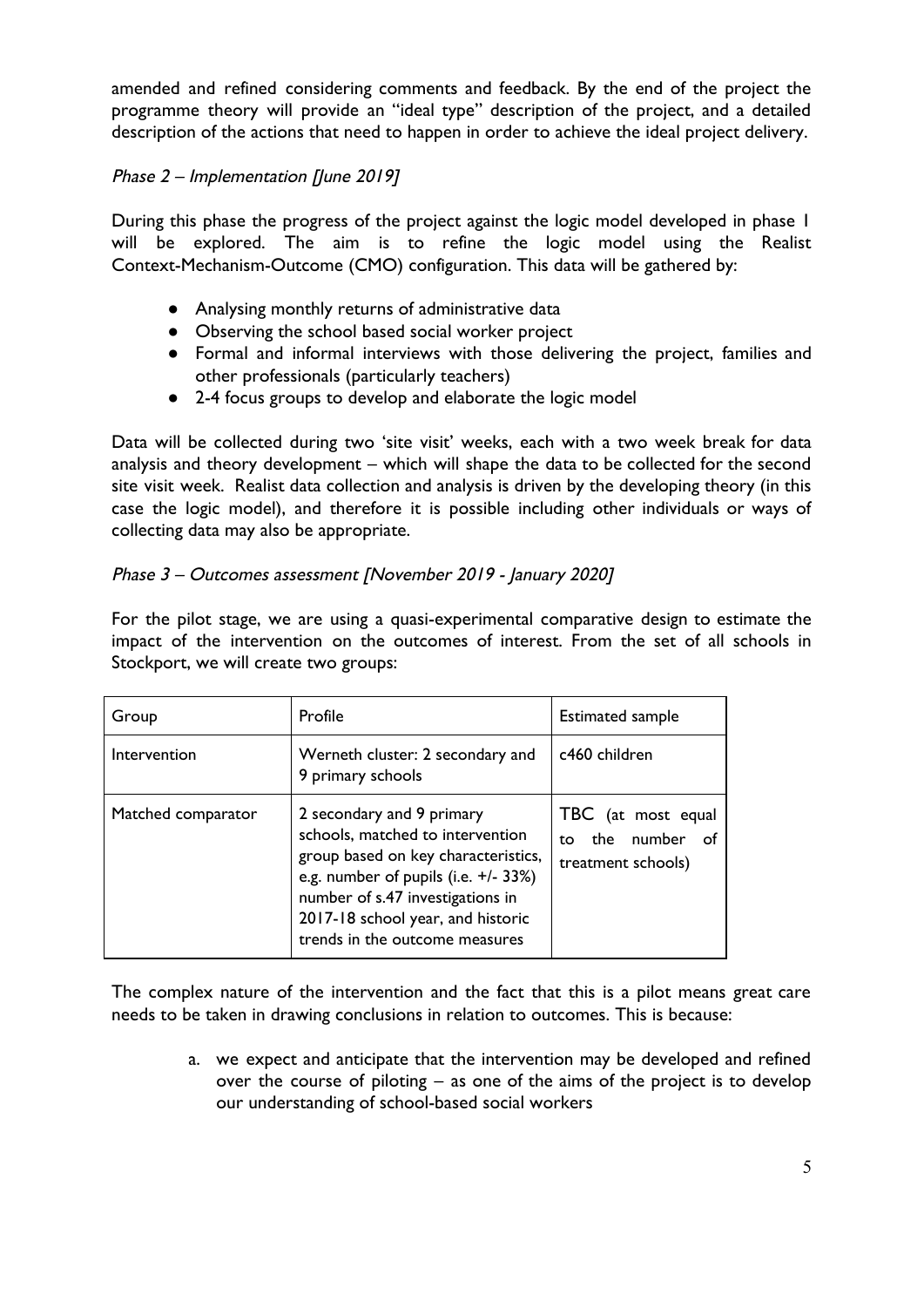- b. the understanding, expertise and networks required to deliver a new service tend to develop over time – and it is therefore common for new ways of working to become more effective over time
- c. there are usually challenges in implementing new interventions understanding what these may be and how to overcome them is a key aim of the pilot.

To help minimise the impact of these challenges, we have opted to conduct analysis only on outcomes during the Autumn term of 2019/2020 academic year, allowing a window for interventions to 'bed in'.

The qualitative research accompanying the quasi-experimental analysis will help us understand the extent to which these factors influence implementation of the school-based social workers in Stockport. Nevertheless, we would still be cautious to draw any conclusions of impact due to these factors and findings will be considered 'indicative evidence' only.

| <b>Research question</b>                                                                                                                                                            | <b>Indicator</b>                                                                                                                                                                                                             | <b>Method</b>                                 |
|-------------------------------------------------------------------------------------------------------------------------------------------------------------------------------------|------------------------------------------------------------------------------------------------------------------------------------------------------------------------------------------------------------------------------|-----------------------------------------------|
| <b>Evidence of</b><br>feasibility<br>Can the intervention<br>be delivered<br>practically and are<br>the systems in<br>process to enable<br>the intervention to<br>be easily scaled? | Implementation: The extent to which schools are<br>included as planned<br>Number of schools (n=11) successfully<br>engaged in the intervention-i.e. did the<br>anticipated number of schools take part and<br>to what extent | <b>Interviews</b>                             |
|                                                                                                                                                                                     | 75% of local authority staff (at SW, team manager and<br>senior leader level) consider the intervention<br>acceptable by Phase 2 data collection<br>Likert scale negative - positive (5-point<br>scale)                      | Survey                                        |
|                                                                                                                                                                                     | 75% of school staff (at leadership and teaching staff<br>level) consider the intervention acceptable by Phase 3<br>data collection<br>Likert scale negative – positive (5-point scale)                                       | Survey                                        |
| <b>Evidence of</b><br>promise<br>What evidence is<br>there that the<br>intervention can<br>have a positive                                                                          | Perspectives of children / families / professionals on<br>the role of SWs in schools<br>Likert scale negative - positive (5-point scale)                                                                                     | Interviews/<br>questionnaire/<br>focus groups |

### **Outcomes**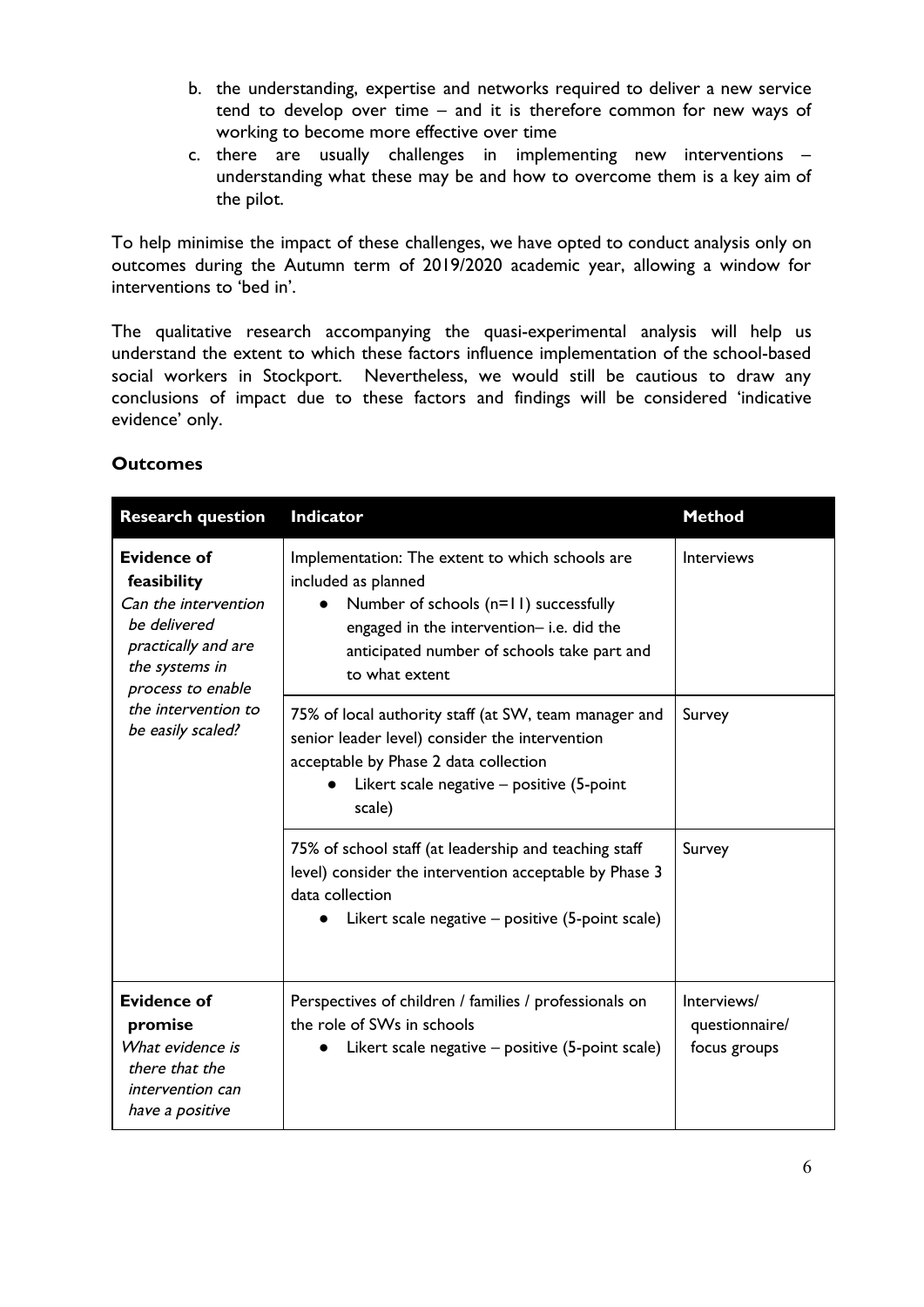| <i>impact on</i><br>outcomes?                                                                                                                                       | 80% key school staff / practitioners (head teachers<br>and DSLs) report engagement with school-based<br>social workers                                                                                                                                                                                                                                                                                                           | Interviews/<br>questionnaire/<br>focus groups |
|---------------------------------------------------------------------------------------------------------------------------------------------------------------------|----------------------------------------------------------------------------------------------------------------------------------------------------------------------------------------------------------------------------------------------------------------------------------------------------------------------------------------------------------------------------------------------------------------------------------|-----------------------------------------------|
|                                                                                                                                                                     | Head teachers' recommendation<br>Target of 6/11 would recommend                                                                                                                                                                                                                                                                                                                                                                  | Survey/ interviews                            |
| <b>Readiness for trial</b><br>To what extent is the<br>intervention used as<br>anticipated and is the<br>programme<br>sufficiently codified<br>to operate at scale? | To what extent is the intervention well defined?<br>How does it differ across schools? E.g. in<br>terms of the role of the school social worker,<br>the tasks they undertake, the extent to which<br>they are part of the school's pastoral team<br>(and attend meetings), and balance of work<br>between secondaries and feeder primaries.                                                                                      | Interviews /<br>Observation                   |
| <b>Indicative Evidence</b><br>of Impact                                                                                                                             | Reductions in Autumn 2019 term, relative to<br>counterfactual schools in:<br>S.17 referrals to CSC<br>S.47 referrals to CSC<br>Days spent in care in each school<br>The effect on referrals and days spent in care will be<br>estimated through a difference-in-difference with<br>schools that have similar trends in section 17<br>assessments, section 47 investigations and and days<br>spent in care as comparator schools. | Administrative data                           |

# **Recruitment**

Different forms of recruitment apply to participants depending on their role:

#### Social workers

Social workers in all participating teams will be approached to take part in the study. Sarah Wallace (CASCADE link researcher for Stockport) will work with administrative and management staff in Stockport to identify and contact social workers. We will endeavour to ensure participation is not onerous and only collect data that is necessary for the evaluation.

#### School staff

School staff will be approached initially by social workers in the schools team, who will explain the study and ask if they would like to meet with a researcher. The researcher will give further details, answer questions, and proceed with informed consent procedures.

#### Children and families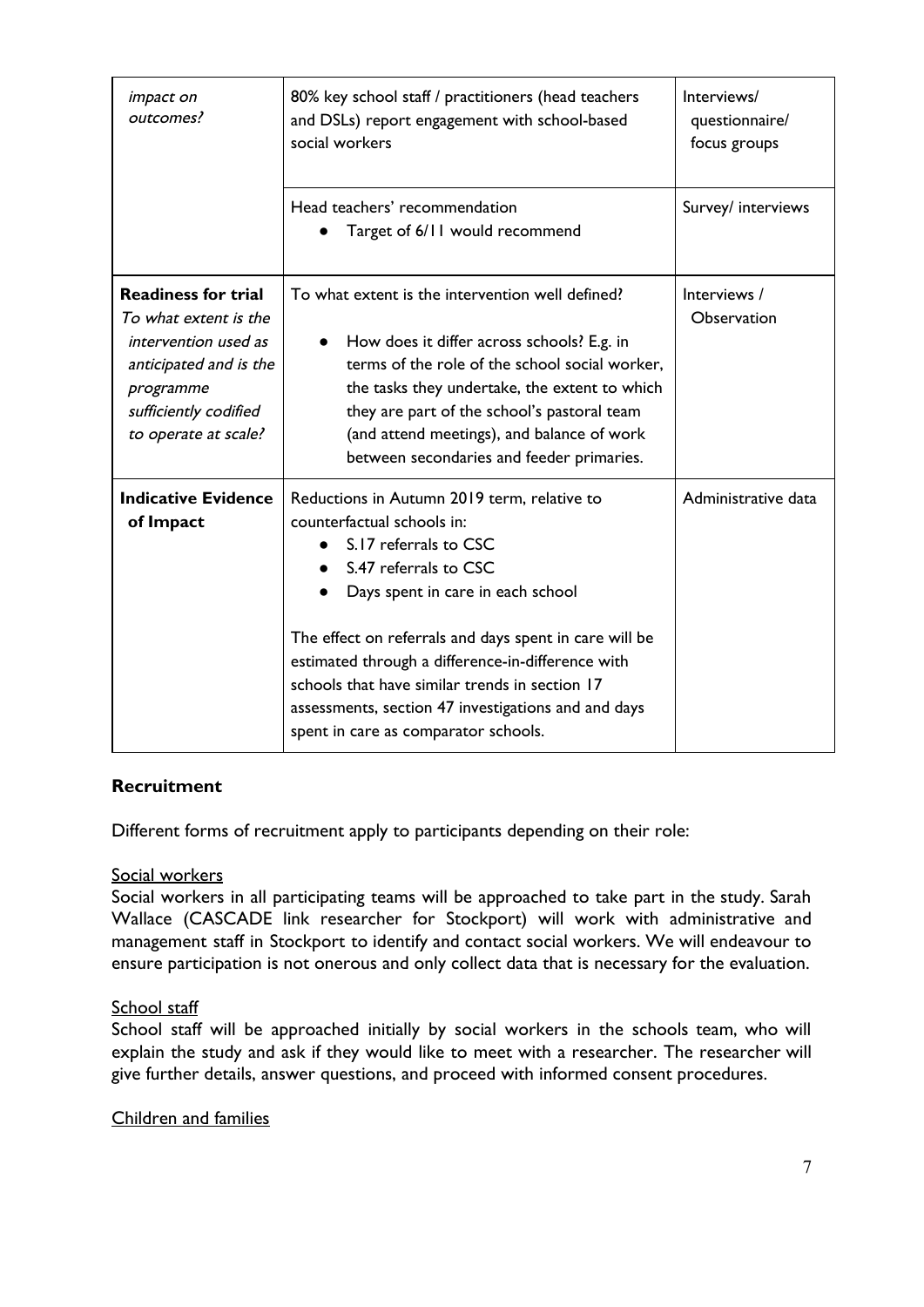Children and families will be recruited for qualitative interviews and observations. Those who have contact with the school social workers will be approached initially by social workers, who will explain the study and ask if they would like to meet with a researcher. The researcher will give further details, answer questions, and proceed with informed consent procedures.

| <b>Data Collection</b><br><b>Method</b> | <b>Sample Size</b>                                                                                                                                                                                                                                                                                                                                                          | <b>Collection Timeline</b>                                                                                                                      |
|-----------------------------------------|-----------------------------------------------------------------------------------------------------------------------------------------------------------------------------------------------------------------------------------------------------------------------------------------------------------------------------------------------------------------------------|-------------------------------------------------------------------------------------------------------------------------------------------------|
| Administrative data                     | Monthly returns detailing numbers of:<br>Pupils in the schools<br>Contacts/referrals<br>s.17 involvement<br>s.47 enquiries<br>PLO starts<br>Care entry<br>Whole sample, broken down by<br>school and year group:<br>Intervention (secondary n=2,<br>primary $n=9$ )<br>Matched comparator (at most<br>$\bullet$<br>the<br>number of<br>equal<br>to<br>intervention schools) | April 2019 - March 2020<br>(submitted on 1 <sup>st</sup> of the<br>month to cover preceding<br>month - so first submission<br>date is 01/04/19) |
| Interviews (social<br>workers)          | 14 (SWs and senior staff)                                                                                                                                                                                                                                                                                                                                                   | $May - June 2019$                                                                                                                               |
| Interviews (social<br>workers)          | 14 (SWs and senior staff)                                                                                                                                                                                                                                                                                                                                                   | Nov 2019 - Jan 2020                                                                                                                             |
| Interviews (other<br>professionals)     | 10-20 (minimum of 2 per school)                                                                                                                                                                                                                                                                                                                                             | $May - June 2019$                                                                                                                               |
| Interviews (other<br>professionals)     | 10-20 (minimum of 2 per school)                                                                                                                                                                                                                                                                                                                                             | Nov 2019 - Jan 2020                                                                                                                             |
| Survey (school staff)                   | 50-100                                                                                                                                                                                                                                                                                                                                                                      | Nov 2019 - Jan 2020                                                                                                                             |
| Questionnaires (social<br>workers)      | 4                                                                                                                                                                                                                                                                                                                                                                           | $May - June 2019$                                                                                                                               |
| Questionnaires (social<br>workers)      | 4                                                                                                                                                                                                                                                                                                                                                                           | Nov 2019 - Jan 2020                                                                                                                             |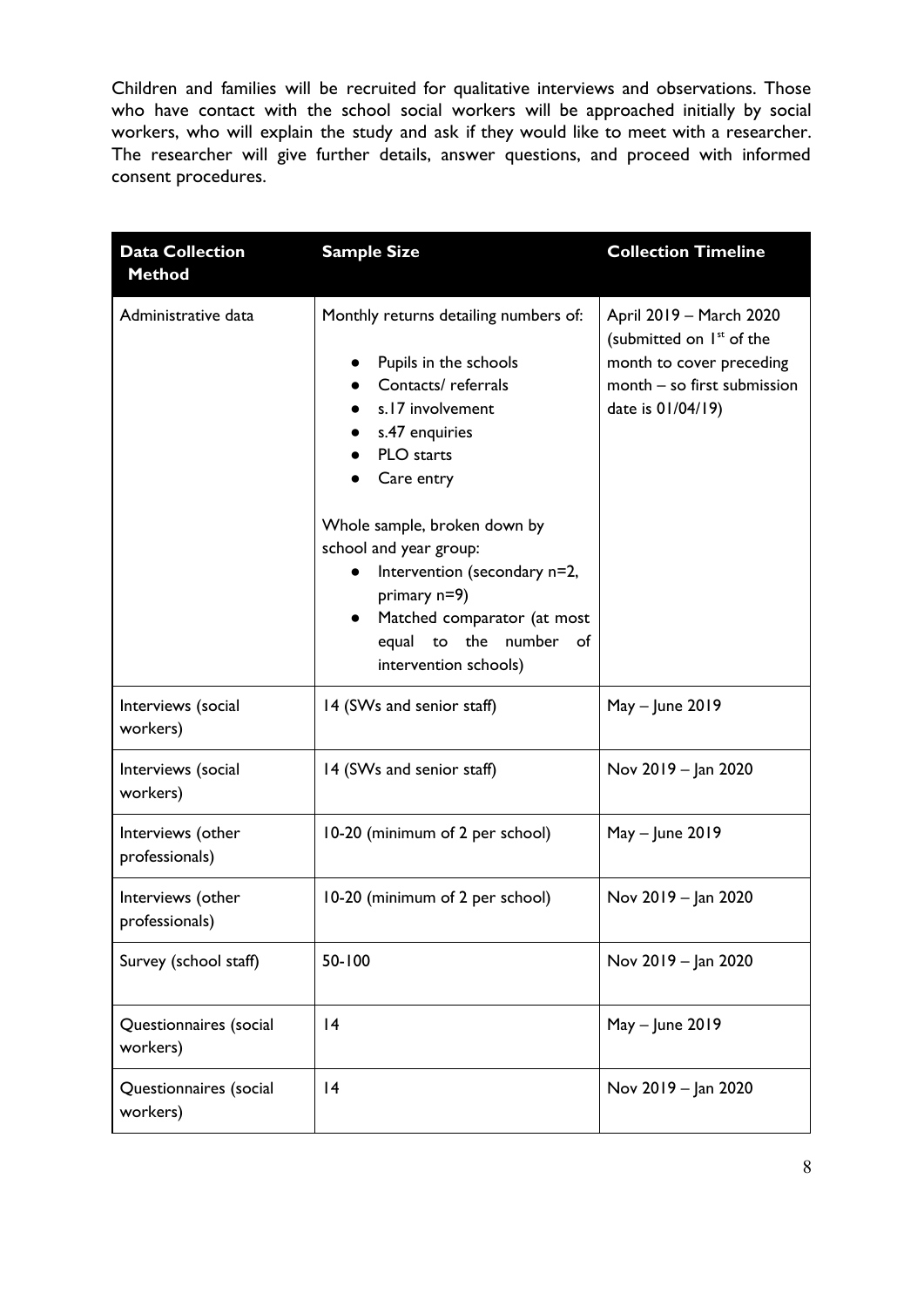| Focus groups (social<br>workers and other<br>professionals)                | 2-4 (to include social workers, school<br>staff, and team around school<br>practitioners) | $May - June 2019$   |
|----------------------------------------------------------------------------|-------------------------------------------------------------------------------------------|---------------------|
| Observations and<br>interviews (families,<br>children and young<br>people) | $N = 15-20$                                                                               | Nov 2019 – Jan 2020 |

# **Matching**

For this analysis it is necessary to match intervention schools to comparator schools that most closely resemble them. The identifying assumption in a Difference in Difference (DiD) analysis is parallel trends in outcomes variables prior to the intervention. We will match on trends in section 17 assessments, section 47 investigations and the children looked after rate for each academic year group (Reception - Year 6 for primary, Year 7 - Year 13 for secondary schools) for 3 years prior to the intervention (2016-18).

For the most recent change in outcome pair, we will match on a least difference. This will be achieved by, for each change in outcome of each plausible treatment/comparator school pair, taking the modulus of each difference and averaging these differences across the treatment/comparator school pair. For each treatment school, the lowest scoring pair will be first preference for matching. Matching will be done with replacement, such that a single comparator school could be used as a match for multiple treatment schools. The robustness of the match will be tested using a Mann-Whitney U test on the hold-out (prior outcome change) differences.

# **Analysis**

Our main statistical analysis will be a Difference in Differences (DiD) approach. This is a quasi-experimental approach which allows us to estimate the impact of the intervention by comparing trends with a comparator. DiD offers a robust alternative where randomisation is not possible, as in the case of this pilot study. It has been chosen here over other, similar, approaches because it uses a flexible regression framework that will make comparisons across multiple studies easier (such as those which may be undertaken in future).

In summary, to allow for the fact that this is a pilot study the comparative analyses will be:

### Primary Analysis 1: Comparison of Autumn term 2019 outcomes

Using a combined outcome measure based on the variables stated above, the DiD analysis will be based on means for the Autumn term in each of the last 3 years. The Autumn term has been chosen because we envisage the set-up impacts being greatest in the period earlier in 2019. This provides a whole term – which should be enough to compare impact.

### Secondary Analysis 1: Theory informed analysis

It is possible that the qualitative research will identify that the Autumn Term comparison requires some variation. For instance, factors such as staff changes or inspection might mean that Autumn does not provide a valid comparison. Prior to analysis being undertaken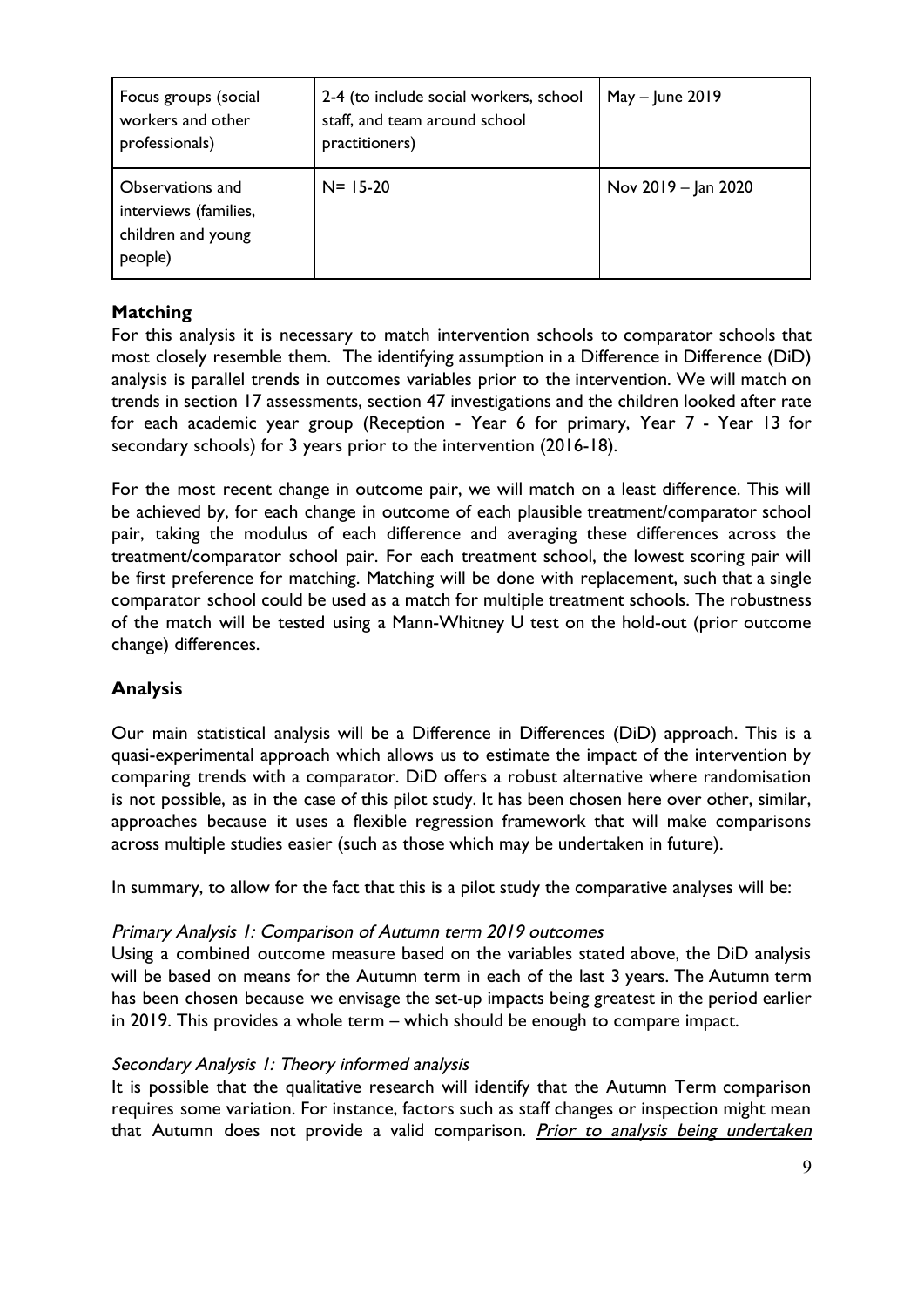qualitative data will inform variations in the primary comparison. The most likely variation being that ineffective implementation in a school suggests it should be excluded from the analysis.

#### Statistical techniques

For our primary quantitative analysis we will use a difference in differences approach.Prior to analysis, each school will be matched with one or more other schools in Lambeth who do not receive a social worker in the school, based on trends in our outcomes of interest. This matching having been completed, we will estimate the effect of the intervention,  $\beta_3$ ;

$$
Y_{ist} = \alpha + \beta_1 SW_s + \beta_2 T_t + \beta_3 (SW_s \cdot T_t) + \beta_4 X_i + \beta_5 \Gamma_s + \varepsilon_s
$$

Where;

- $\bullet$   $\alpha$  is a regression constant
- $\bullet$  *SW<sub>s</sub>* is a binary indicator of whether the school is a intervention school
- $\bullet$  *T<sub>t</sub>* is a vector of binary indicators of time, indicating the month / year in which the observation takes place after the implementation of the intervention
- $\bullet$  *X<sub>i</sub>* is a vector of participant level characteristics
- Γ*s* is a vector of school level characteristics
- ε*<sup>s</sup>* is an error term, denoting standard errors clustered at the level of the school (the level at which assignment takes place)

#### Inclusion criteria

For the main analysis an 'intention to treat' approach will be used, whereby all schools who were identified as recipients for the intervention at the outset will be included. This would include schools which were supposed to but did not in fact receive the intervention due to a failure of implementation.

However, as noted above, if qualitative analysis suggests that recipients of the intervention in schools where it was successfully implemented benefited from it, secondary analysis will include only these schools. In keeping with the exploratory nature of this pilot, this will help to clarify the potential effectiveness in sites where the programme was rolled out as planned, through removing the potentially diluting effect of other schools where this was not the case. In order to evaluate the treatment effect on treated (ATET), we will use a matched exclusion approach, whereby the intervention schools where implementation failed will be excluded from the analysis, as well as their comparator schools based on the initial matching.

### **Cost Evaluation**

An economic analysis will be incorporated within the study to test processes for the collection of costs and outcomes data associated with the intervention and its comparator/s. The main aim of the analysis is to understand which costs and outcomes are most relevant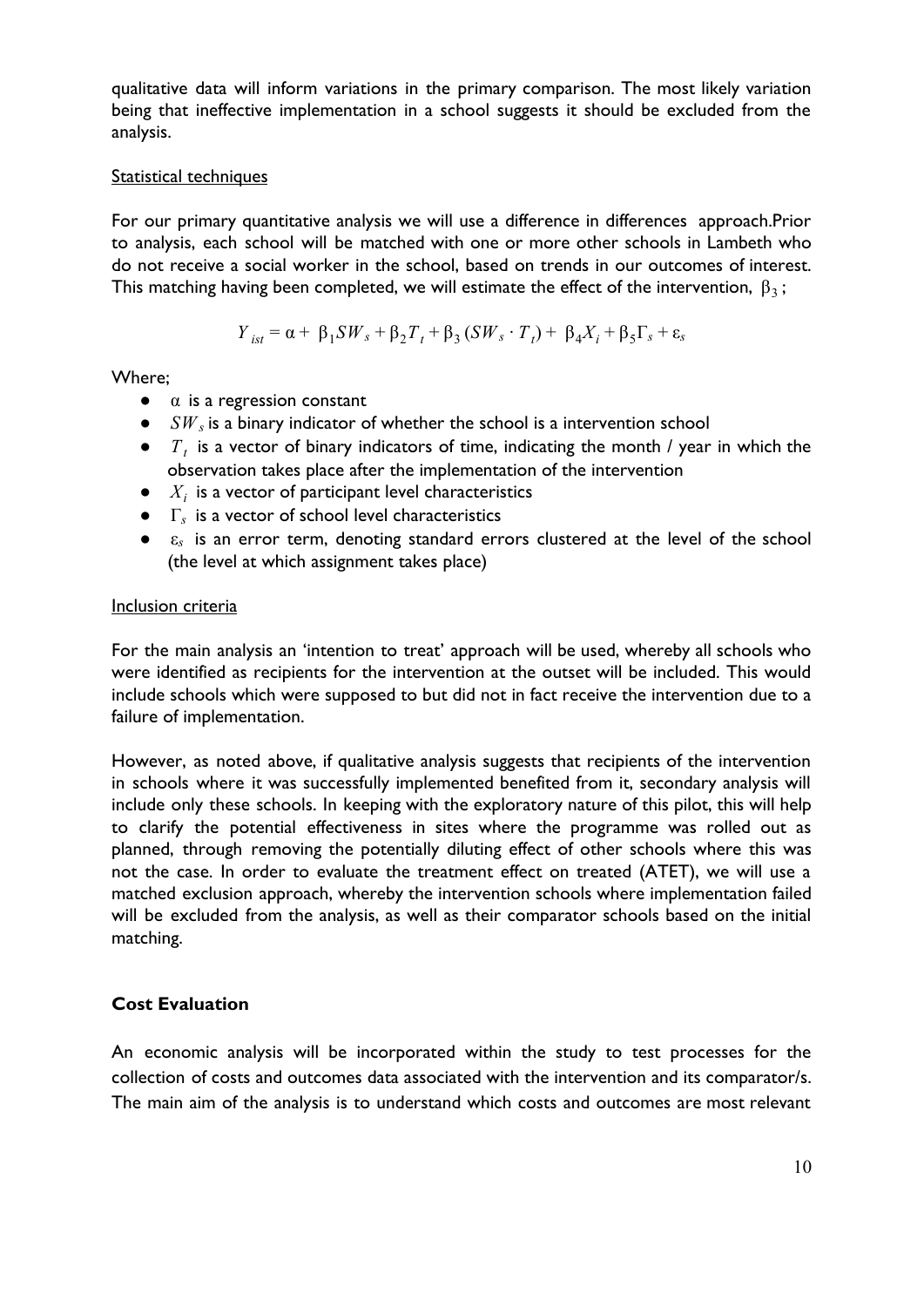for the future trial of schools based social workers and develop an underlying framework of a future economic evaluation.

A cost-consequence analysis (CCA) will be carried out to achieve this. A list of disaggregated costs and a range of outcomes appropriate to the intervention will be identified, measured and valued. The CCA will be carried out from a public sector perspective, capturing the direct costs of implementing the intervention, other school-based costs, cost to social care services and the cost of resource use within the public sector. Data on more than one outcome measure will be collected and reported separately; these will include number of referrals, s.47 investigations, CP plans and PLO outlines.

Mean costs and outcomes for each group will be estimated together with appropriate measures of uncertainty such as standard errors and confidence intervals. We will also calculate the raw costs of setting up the intervention.

### **Ethics**

Ethical approval will be obtained from Cardiff University Research Ethics Committee prior to data collection.

### **Data Handling**

All data will be handled in accordance with GDPR regulations.

### **Personnel**

David Westlake will lead the project, with Sarah Wallace providing day-to-day management of the relationship between the evaluation team and the research site. Other members of CASCADE research team will be involved during periods of data collection and analysis.

### **Risks**

This section outlines the risks to the anticipated risks that may arise and steps that will be taken to mitigate against these.

| <b>Risk</b>                                                                              | <b>Mitigation</b>                                                                                                                                                                                                                                                                                                                                                       |
|------------------------------------------------------------------------------------------|-------------------------------------------------------------------------------------------------------------------------------------------------------------------------------------------------------------------------------------------------------------------------------------------------------------------------------------------------------------------------|
| Stockport colleagues are unable to support<br>research administration or data collection | This is built into the contract between Cardiff and<br>Stockport, to aid the effective evaluation of the<br>project                                                                                                                                                                                                                                                     |
| School staff are unwilling to participate in<br>the evaluation                           | The primary analysis would still take place, as it uses<br>other data, however this could weaken the qualitative<br>aspect. We have already planned presentations and<br>meetings with senior school staff to introduce the<br>project and build relationships with them. This aims to<br>ensure engagement at an early stage, which we hope<br>to continue throughout. |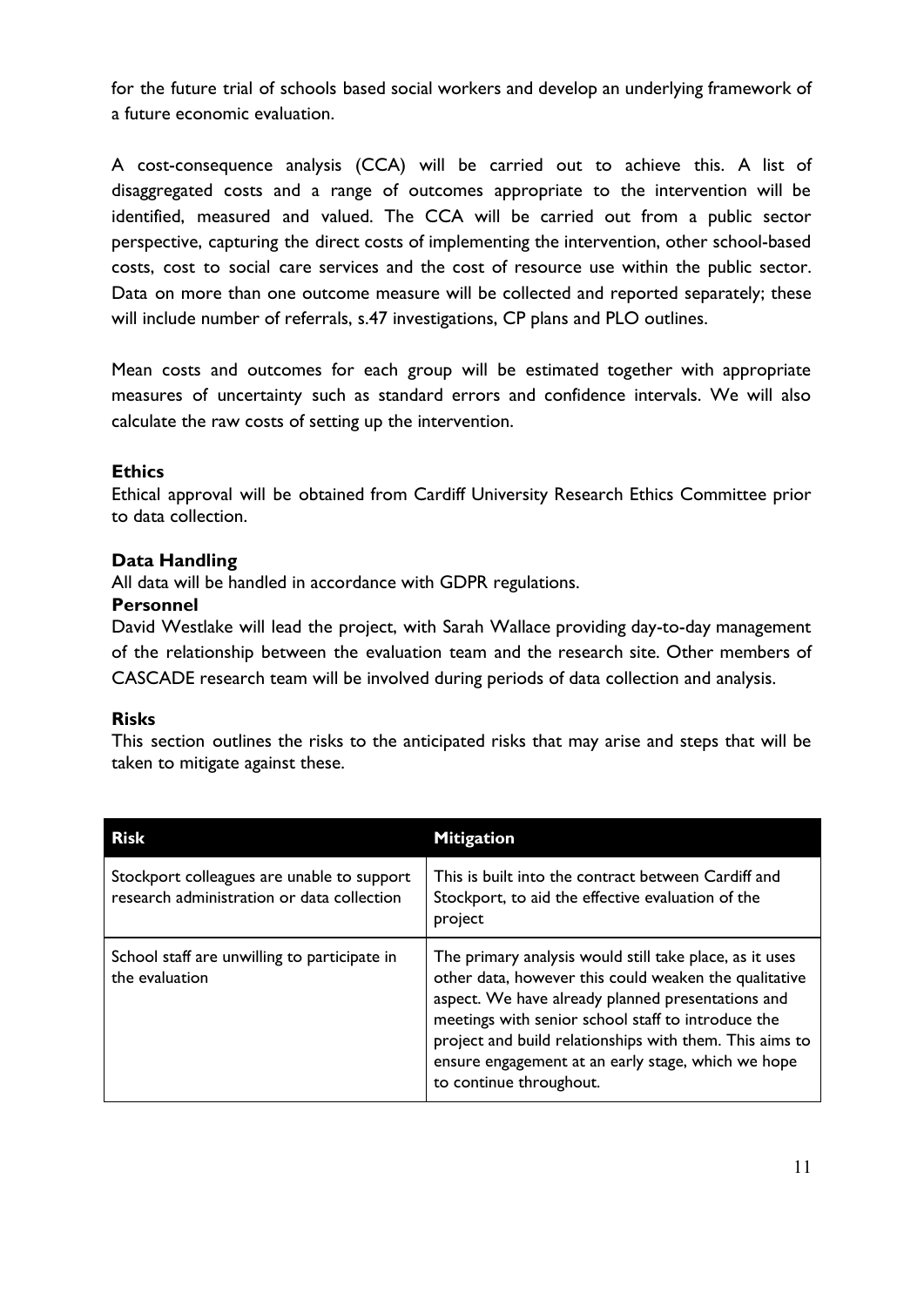| Families are unwilling to participate                                                | We have extensive experience of recruiting families to<br>research projects in Children's Social Care, achieving<br>rates of up to 65% in previous studies through a<br>model that is similar to this - involving social workers<br>who introduce the study to families. We are therefore<br>confident that a sufficient number of families will<br>participate, but we will work with Stockport to boost<br>participation if difficulties arise. |
|--------------------------------------------------------------------------------------|---------------------------------------------------------------------------------------------------------------------------------------------------------------------------------------------------------------------------------------------------------------------------------------------------------------------------------------------------------------------------------------------------------------------------------------------------|
| Delays caused by changes in leadership,<br>OFSTED inspections, other external events | We will work closely with colleagues in Stockport to<br>manage and minimise any disruption caused by these<br>factors.                                                                                                                                                                                                                                                                                                                            |

# **Timeline**

| <b>Phase</b>             | <b>Timing</b>                | <b>Lead</b>    |
|--------------------------|------------------------------|----------------|
| Refine evaluation design | February 2019                | <b>CASCADE</b> |
| Project launch           | <b>March 2019</b>            | Stockport      |
| Phase I data collection  | May - June 2019              | <b>CASCADE</b> |
| Interim reporting        | July 2019                    | <b>CASCADE</b> |
| Phase 2 data collection  | November 2019 - January 2020 | <b>CASCADE</b> |
| Pilot report             | <b>March 2020</b>            | <b>CASCADE</b> |

### **References**

Bengtsson, M. (2016) How to plan and perform a qualitative study using content analysis, NursingPlus Open, V2, 8-14

Burnard, P. (1991) Interpreting text: an alternative to some current forms of textual analysis in qualitative research, Social Sciences in Health, V1, 236-245

Rose, R., Smith, A., Ali, S. and Gray, T. 2006. Extended services in and around schools in Derbyshire. Northampton: University of Northampton School of Education, Centre for Special Needs Education and Research.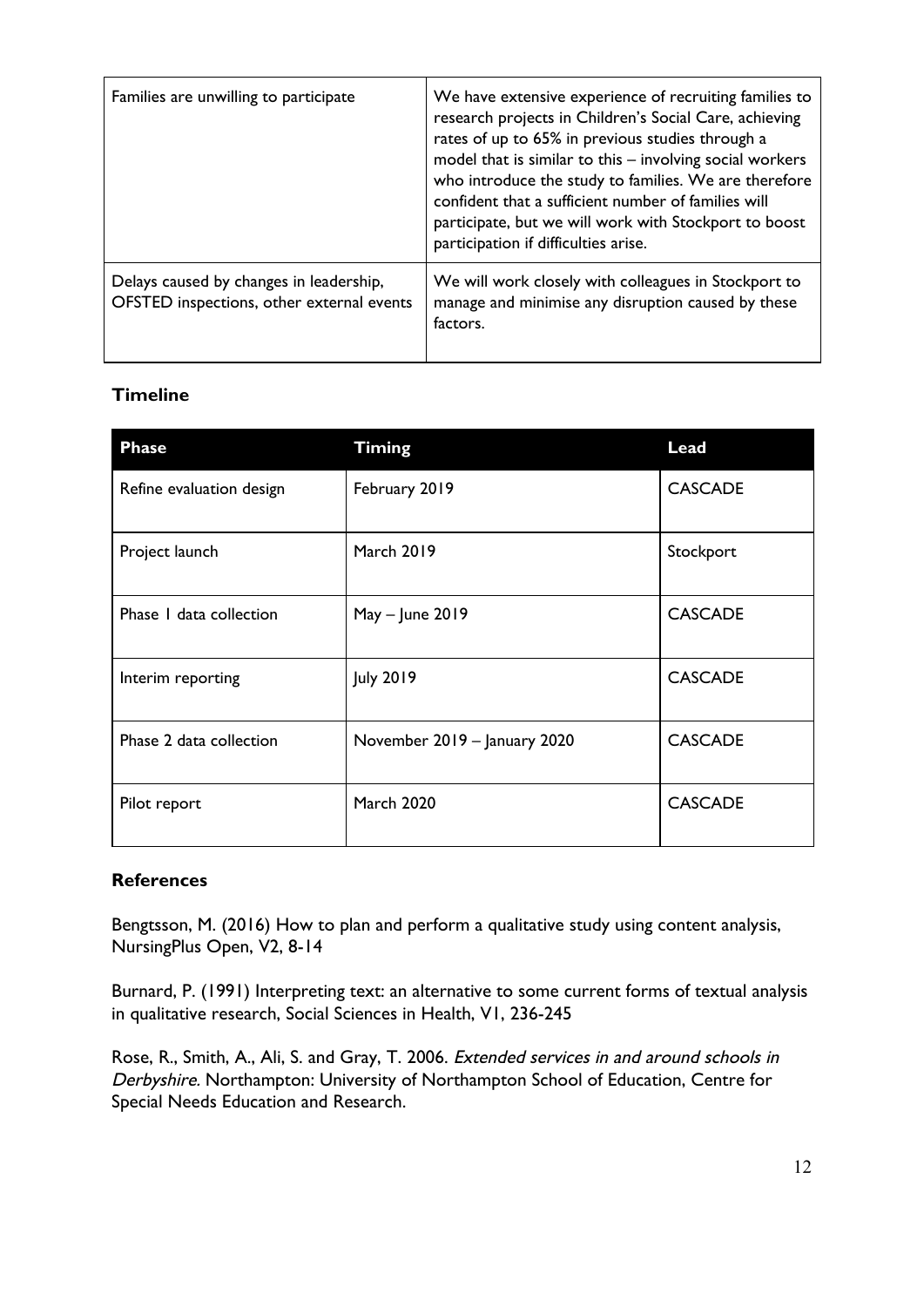Wilkin, A., Murfield, J., Lamont, E., Kinder, K. and Dyson, P. 2008. The value of social care professionals working in extended schools. [Online]. Slough: National Foundation for Educational Research (NFER). Available at https://www.nfer.ac.uk/publications/SCX01/SCX01.pdf [Accessed: 18 February 2019].